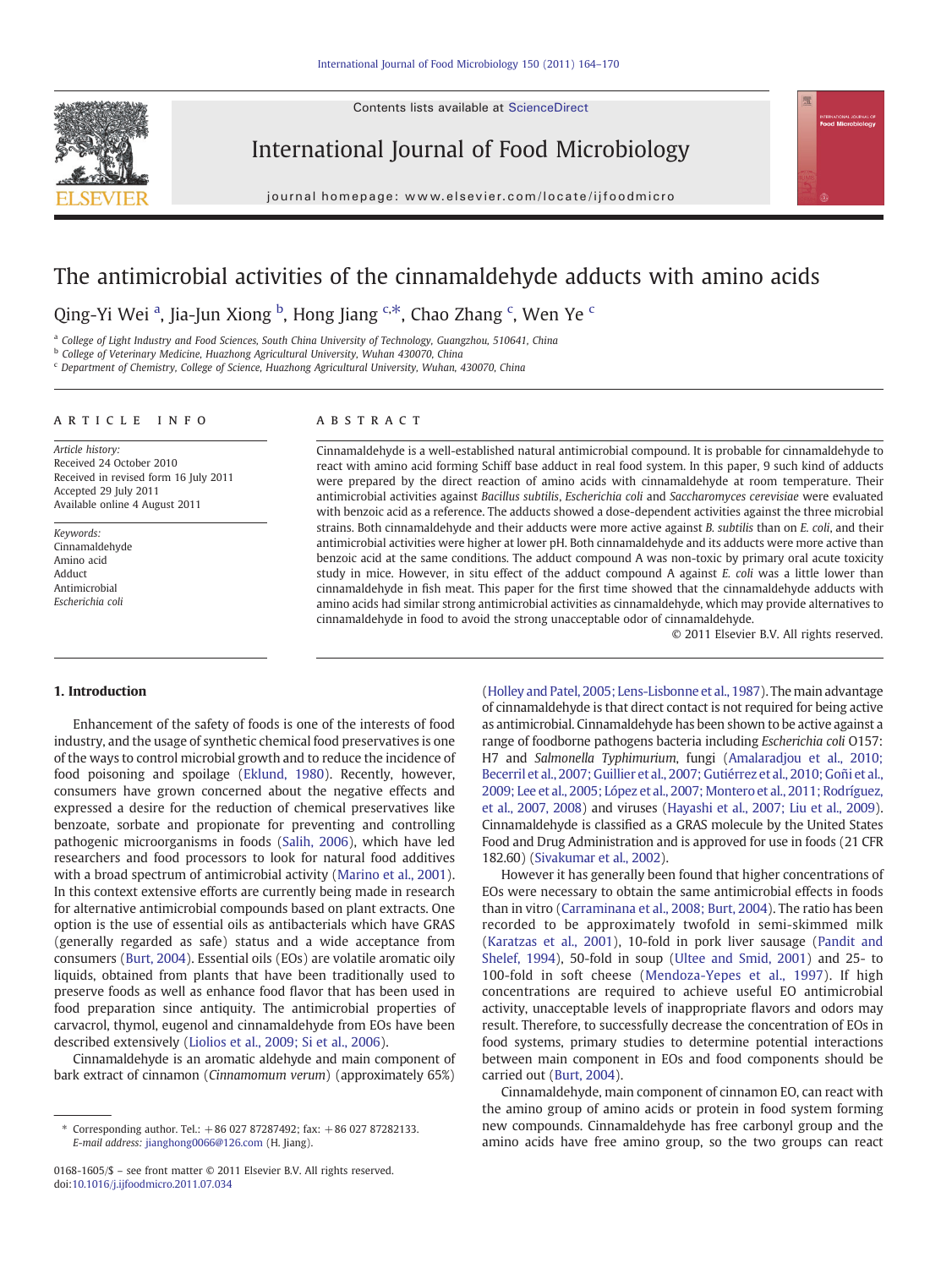readily forming Schiff base adducts ([Fehn et al., 2001](#page-5-0)). Other essential oils have no main components containing free aldehyde groups, so we only choose cinnamaldehyde as the testing compound. Whether the new formed compounds have any impact on antimicrobial efficacy is unknown. Towards this end, we wish to report our observations on the antimicrobial activities of the adducts of cinnamaldehyde with amino acids. The main advantage of the adducts is their direct contact to some food systems to be active because of their solubility in water.

### 2. Material and methods

#### 2.1. Chemicals and instruments

Methanol, cinnamaldehyde, L-amino acids, potassium hydroxide, sodium phosphate and benzoic acid were obtained from Shanghai Reagent Co. IR spectra were recorded on an Avatar 330 infrared spectrophotometer (KBr pellet); only the most significant absorption bands are reported ( $\nu$ max, cm<sup>−1</sup>). <sup>1</sup>H NMR data were acquired at room temperature on a Bruker AV 400-MHz operating at 400 MHz. CDCl3 or DMSO-d6 was used as solvent; chemical shifts are expressed in  $\delta$  (parts per million) values relative to tetramethylsilane (TMS) as internal reference. A Spectronic Genesys 8 UV/VIS spectrophotometer was used to record the UV of prepared compounds.

The preparation was exemplified by the adduct between glycine and cinnamaldehyde as follows:

### 2.2. The preparation of potassium glycinate

A mixture of glycine (6.7 mmol, 0.50 g) and potassium hydroxide (6.7 mmol, 0.38 g) in methanol (25 mL) was added into a 100 mL round-bottomed flask equipped with a condenser. Let them reacted at 50 °C for 2 h with stirring. The mixture was cooled followed by filtration. The filtrate was potassium glycinate solution.

# 2.3. The preparation of the adduct of cinnamaldehyde with potassium glycinate

To the above stirred solution of potassium glycinate was added dropwise cinnamaldehyde solution in 10 mL methanol (6.7 mmol, 0.84 mL) at room temperature under nitrogen in 1 h. The stirring was continued for 2.5 h. The precipitate was collected after filtration, then washed with ether and dried under vacuum, the Schiff base adduct of potassium glycinate and cinnamaldehyde was produced.

Similarly other Schiff base adducts between different amino acids and cinnamaldehyde were also prepared by the same way.

The preparation reaction is shown in Scheme 1 and the structure of the prepared compounds is presented in [Scheme 2](#page-2-0).

#### 2.4. Antimicrobial activities

For antibacterial assays gram positive (Bacillus subtilis MTCC 441) and gram negative (E. coli ATCC 25922) bacterial strains were employed. Antifungal activity was assessed on the yeast Saccharomyces cerevisiae ATCC 2365. These microorganisms were supplied by College of Biology, Huazhong Agricultural University, Wuhan, China.

All the following antimicrobial activities of prepared compounds were compared with commercial cinnamaldehyde and benzoic acid in order to have references reputed for their antimicrobial properties. All the data collected for each assay are the averages of three determinations of three independent experiments. Cultural media for yeast used in this study was Malt Agar, for the bacteria Nutrient Agar (Shanghai reagent co. China).

The biological activity against these classes of microorganisms was determined by employing the standard disks diffusion technique [\(Bauer et al., 1966; Shan et al., 2007; Rattanachaikunsopon and](#page-5-0) [Phumkhachorn, 2010\)](#page-5-0). Mother cultures of each microorganism were set up 24 h before the assays, in order to reach the stationary phase of growth. The tests were assessed by inoculating, from the mother cultures, Petri dishes with proper sterile media with the aim of obtaining a microorganism concentration of  $10<sup>6</sup>$  cfu (colony forming units)/mL and  $10^5$  cfu/mL for bacteria and yeast, respectively. A measured amount of the test samples was dissolved in definite volumes of methanol to give solutions of known concentrations (200, 400, and 600 mg/L). Then, sterile Whatmann filter paper disks (10 mm diameter) were impregnated with known amounts of the tested compounds and dried at room temperature to remove any residual solvent. These disks were placed on plates containing agar media seeded with the test organisms. The Petri dishes were then incubated at 37 °C for bacterial and 28 °C for yeast for 24 h respectively. Methanol was used as negative controls, and cinnamaldehyde and benzoic acid were used as positive controls. The antimicrobial activities were measured by the inhibition zone diameter (IZD) expressed in mm (subtract the diameter of the filter paper disk). All experiments were carried out in triplicate.

#### 2.5. Effect of pH on the antimicrobial activity

Test compounds (compound A, B, CINMAL (cinnamaldehyde), BENZ (benzoic acid)) at concentration of 200 mg/L were used. The growth of microbial was estimated by determining the absorbance at 560 nm in a Spectronic Genesys 8 UV/VIS spectrophotometer quantitatively [\(Bevilacqua et al., 2008; Michael et al., 2002; Giordani](#page-5-0) [et al., 1997](#page-5-0)). Microorganisms were cultivated in liquid media (bacterial — Nutrient broth; yeast — Malt extract broth) supplemented with test compounds at various pH. The pH of cultures was adjusted to c. 4.0, 5.0, 6.0, 7.0, and 7.5 by addition of different pH buffer solutions at a concentration of  $1\%$  (w/v). Microbial was diluted to achieve  $10^4$ - $10^5$  cfu/mL. 0.2 mL of the diluted microbial was added to the conical flask with 100 mL liquid media at different pH with tested compounds. Sterile medium without any addition of test compound but with microbial inoculums was used as a control. Liquid media with tested compound but without microbial inoculums served as a blank. After subtraction its absorbance from the absorbance of the samples, where the inoculum was added, absorbance of pure microorganisms was obtained. After shaking the plates for 15 s, the absorbance was determined after 24 h of incubation. All the analyses



Scheme 1. Reaction equation.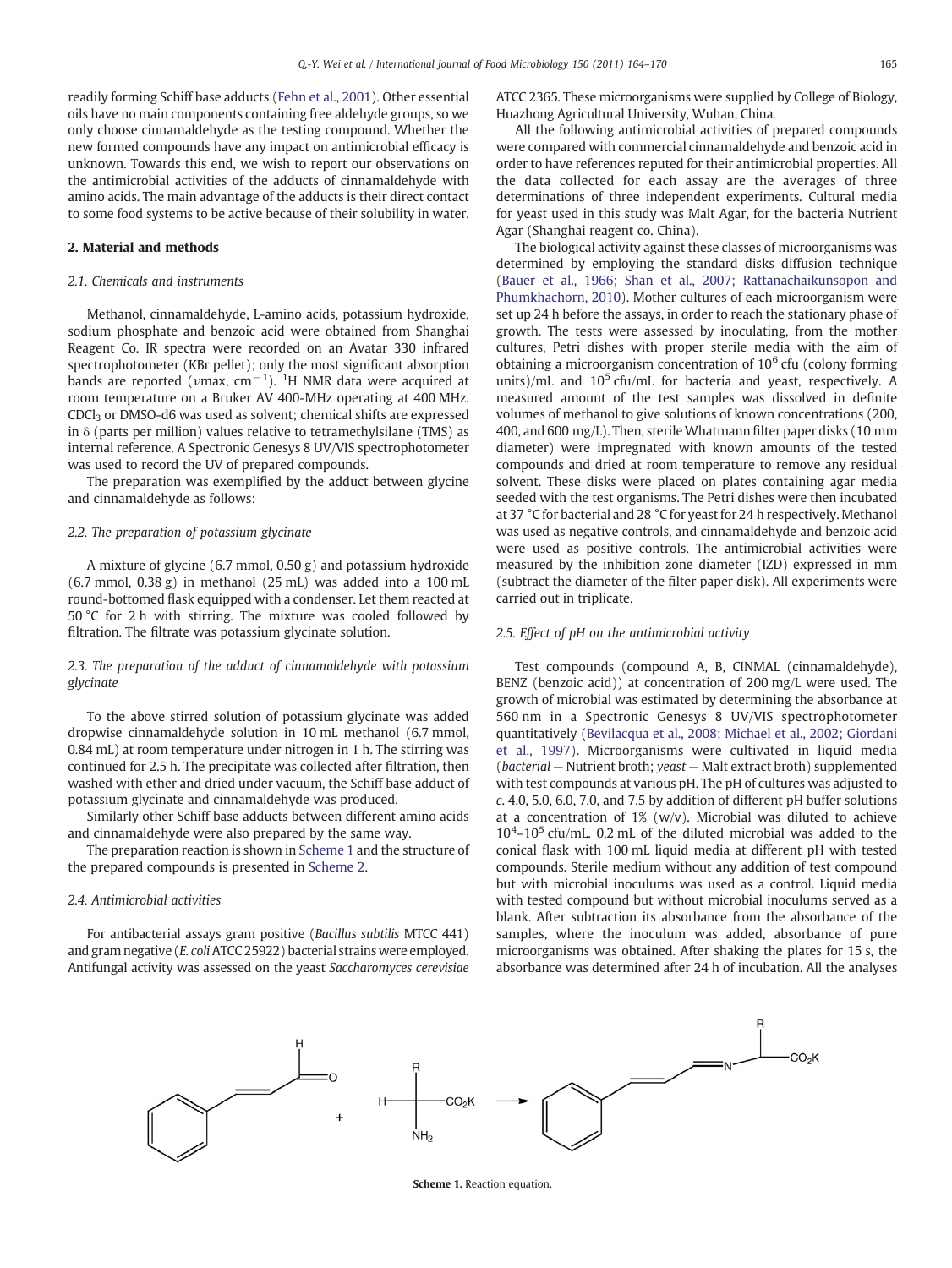<span id="page-2-0"></span>



Scheme 2. The structure of the prepared compounds (Compound A,B,C,D,E,F,G,H,I) A: Potassium (E)-N-[((E)-3-phenyl-1-ethenyl)methylene]glycinate B: Potassium (E)-N-[((E)-3phenyl-1-ethenyl)methylene]alaninate C: Potassium (E)-N-[((E)-3-phenyl-1-ethenyl)methylene]valinate D: Potassium (E)-N-[((E)-3-phenyl-1-ethenyl)methylene]phenylalaninate E: Potassium (E)-N-[((E)-3-phenyl-1-ethenyl)methylene]leucinate F: Potassium (E)-N-[((E)-3-phenyl-1-ethenyl)methylene]glutmate G: Potassium (E)-N-[((E)-3-phenyl-1ethenyl)methylene]asparaginate H: Potassium (E)-N-[((E)-3-phenyl-1-ethenyl)methylene]glutminate I: Potassium (E)-N-[((E)-3-phenyl-1-ethenyl)methylene]methioninate.

 $CO<sub>2</sub>K$ 

were performed in triplicate and the experimental data represent the average of them. The inhibitory index was calculated as following:

I

where:

 $\Delta A_t$  — absorbance of treated samples subtract blank sample  $\Delta A_c$  – absorbance of the control sample subtract blank sample

In% = 100 – $(\triangle A_t / \triangle A_c) \times 100$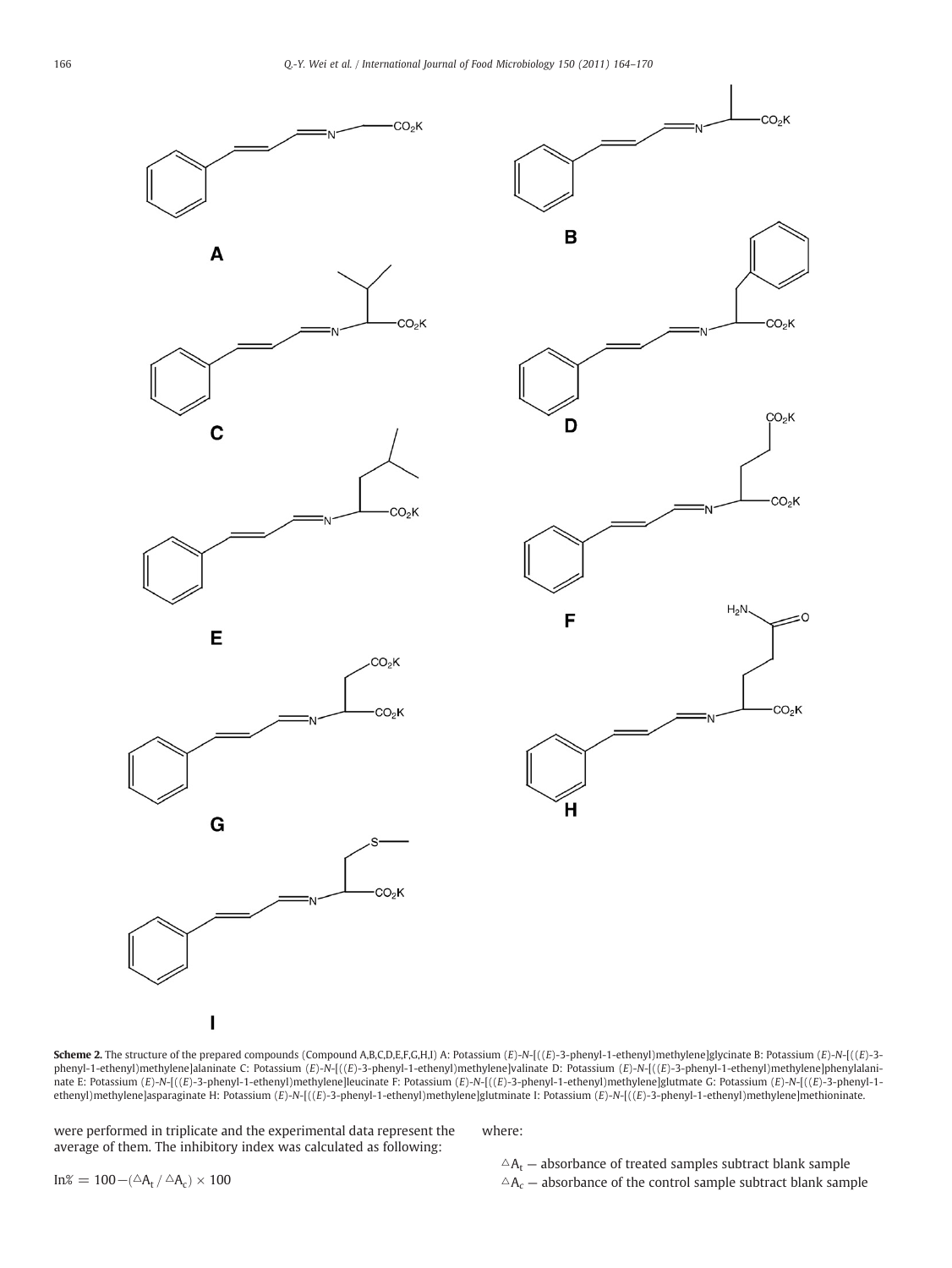# <span id="page-3-0"></span>2.6. In situ effect of compound A

The in situ efficacy was evaluated against E. coli ATCC 25922. in a food model (fresh fish). This assay was performed according to the method reported by Al-Zoreky ([Al-Zoreky, 2009](#page-5-0)) with some modification. E. coli are recognized as the food-borne pathogen of serious gastrointestinal diseases in humans, and have been responsible for several food-borne outbreaks [\(Newell et al., 2010\)](#page-6-0). Fishery products are usually distributed with minimal treatment before sale to the consumer, and they were one of the main sources of such diseases. In addition fish meats are one of the main protein sources for south China people. Therefore, it was appropriate to conduct in situ experiments for evaluating the efficacy of A against E. coli in a food model during typical storage conditions of the test food (chilled fish). Grass carp is a commonly consumed fish in south China, so fresh Grass carp was used to evaluate the antibacterial activity of A and cinnamaldehyde towards E. coli. The fresh fish samples were rinsed with running tap water, drained and cut to 5 g per piece  $(5 \times 2 \times 0.5$  cm) with a sterile knife under aseptic conditions. The pieces were then put inside plastic bags (3 pieces per bag) and stored at 4 °C for approximately 3 h. E. coli was pre-cultured at 37 °C for 18–20 h in beef extract-peptone broth. The freshly grown pathogen was serially diluted with sterile normal saline water to  $10^5$  cfu/mL, as determined by spread plating on selective agar medium for E. coli. Each piece was inoculated by spreading 200  $\mu$ L (~10<sup>4</sup> cfu/g) of *E. coli.* Prior to dipping, the inoculated samples were put in bags and refrigerated (4 °C) overnight to evaporate excess moisture from inoculated slices and also to allow adhesion of cells. After cold storage, fish pieces were dipped for 15 min in pre-sterilized containers containing 30 mL of A and cinnamaldehyde of different concentrations (25 mM and 50 mM). compound A and cinnamaldehyde were dissolved with phosphate-buffered saline (PBS) (consisting of 137 mM NaCl, 2.7 mM KCl, 8.1 mM Na<sub>2</sub>HPO4 and 1.5 mM KH<sub>2</sub>PO<sub>4</sub>, pH 6.6) with 1% Tween-20. Control experiments containing equivalent PBS pH 6.6 with 1% Tween-20 were always conducted under the same condition. Removing excess solution was done by gently pressing each piece against the inside walls of containers. Pieces were vacuum-sealed in plastic bags and immediately stored at 4 °C. After predetermined intervals, each fish piece was aseptically removed and blended with 45 mL normal saline water. Aliquots (0.1 mL) were spread onto surfaces of the selective agar medium for E. coli followed by incubation at 37 °C For 24 h. The experiment was performed in triplicate.

#### 2.7. Oral acute toxicity study in mice

Kunming strain male and female mice (a closed strain coming from Kunming, Yunnan Province, China) were obtained from the Experiment

#### Table 1

The antimicrobial activities (IZD, mm) of compounds A to I.

Animal Center (Wuhan, China) with a body weight range from 18 to 22 g. The animals were housed in cages in a temperature-controlled animal room (20–25 °C) with a relative humidity of 40–60%. They were fasted overnight but given water ad libitum prior to dosage. The animals were divided into four groups of five males and five females, and the adduct product A was administered by oral gavage at doses of 2500, 1250, 625, and 312 mg/kg body weight. After a single administration, signs of possible toxicity were observed every hour for the first six hours and every day for 14 days. The observations of general status, toxic symptom and mortality in mice were continued for two weeks after treatment. Finally, acute toxic classification was determined.

#### 2.8. Statistical analysis

In each test, three experiments were carried out and each experiment was done in duplicate. Student's t test was used for comparison of the results.

#### 3. Results and discussion

## 3.1. Antimicrobial activities of the tested compounds

The paper disk assay results are presented in Table 1. All of the prepared compounds in this study, which were the adducts of cinnamaldehyde and amino acids, exhibited antimicrobial activity against B. subtilis, E. coli, and S. cerevisiae, but showed different degrees of inhibition. Based on inhibition zone diameter (IZD), cinnamaldehyde produced the largest inhibition zone, whereas benzoic acid produced the smallest at the same mass concentration. Moreover, the strong flavor of the cinnamaldehyde disappeared because of the non-volatility of the adducts formed, which was confirmed by a panel of experienced people in food sensory test. The IZD, as expected, increased with increasing concentration in the tested concentration range. For cinnamaldehyde, at the concentration of 200 mg/L, 400 mg/L, 600 mg/L, the IZD to E. coli and B. subtilis were 5.5 mm, 10.3 mm, 16.2 mm; 6.5 mm,11.0 mm,17.9 mm, respectively, so cinnamaldehyde was more active against Gram-positive bacteria (B. subtilis) than Gram-negative bacteria (E. coli). This is likely due to the significant differences in the outer layers of Gram-negative and Gram-positive bacteria. Gram-negative bacteria possess an outer membrane and a unique periplasmic space not found in Grampositive bacteria [\(Nikaido, 1996; Duffy and Power, 2001\)](#page-6-0). The resistance of Gram-negative bacteria toward antibacterial substances is related to the hydrophilic surface of their outer membrane which is rich in lipopolysaccharide molecules, presenting a barrier to the penetration of numerous antibiotic molecules, and is also associated with the enzymes in the periplasmic space, which are capable of breaking down the molecules introduced from outside ([Nikaido, 1994; Gao et al., 1999](#page-6-0)).

| Compound      | Escherichia coli                 |                                  |                                  | Bacillus subtilis                |                        |                                  | Saccharomyces cerevisiae |                        |                         |
|---------------|----------------------------------|----------------------------------|----------------------------------|----------------------------------|------------------------|----------------------------------|--------------------------|------------------------|-------------------------|
|               | $200 \frac{\text{mg}}{\text{L}}$ | $400 \frac{\text{mg}}{\text{L}}$ | $600 \frac{\text{mg}}{\text{L}}$ | $200 \frac{\text{mg}}{\text{L}}$ | $400 \,\mathrm{mg/L}$  | $600 \frac{\text{mg}}{\text{L}}$ | $200$ mg/L               | $400 \,\mathrm{mg/L}$  | $600$ mg/L              |
| A             | $4.2 + 0.3B$                     | $7.3 + 0.4^{\circ}$              | $11.8 + 0.6^{\circ}$             | $4.5 + 0.4^{\text{A}}$           | $8.4 + 0.5^{\circ}$    | $12.6 + 0.4^C$                   | $4.3 + 0.5^{\rm B}$      | $7.6 + 0.3^{\rm B}$    | $12.3 + 0.6^{\circ}$    |
| B             | $4.3 + 0.2^{\rm B}$              | $7.6 + 0.3^{\circ}$              | $12.4 + 0.5^{\rm D}$             | $4.6 + 0.4^{\rm A}$              | $8.7 + 0.3^{\circ}$    | $12.9 + 0.6^{\circ}$             | $4.5 + 0.5^{\rm B}$      | $8.2 + 0.6^{\circ}$    | $12.6 + 0.4^C$          |
|               | $3.1 + 0.4^{\text{A}}$           | $5.8 + 0.5^{\text{A}}$           | $10.3 + 0.6^B$                   | $4.5 + 0.2^{\rm A}$              | $7.2 + 0.5^{\rm B}$    | $12.5 + 0.4^{\circ}$             | $3.7 + 0.3A$             | $6.9 + 0.6A$           | $11.8 + 0.6^B$          |
| D             | $4.1 + 0.3^{\rm B}$              | $7.1 + 0.5^{\circ}$              | $11.3 + 0.6^{\circ}$             | $4.3 + 0.4^{\text{A}}$           | $8.2 + 0.5^{\circ}$    | $11.5 + 0.4^B$                   | $3.7 + 0.3A$             | $7.6 + 0.5^{\rm B}$    | $11.3 + 0.4^B$          |
| E             | $4.3 + 0.4^{\rm B}$              | $6.4 + 0.3^{\rm B}$              | $11.6 + 0.5^{\circ}$             | $3.9 + 0.2^{\text{A}}$           | $7.5 + 0.4^B$          | $12.2 \pm 0.6^{\circ}$           | $4.4 + 0.3^{\rm B}$      | $7.5 + 0.5^{\rm B}$    | $11.8 + 0.4^B$          |
|               | $3.4 + 0.2^{\rm A}$              | $5.6 + 0.5^{\text{A}}$           | $10.8 + 0.6^B$                   | $4.1 + 0.4^{\text{A}}$           | $7.4 + 0.6^B$          | $12.1 + 0.6^{\circ}$             | $3.4 + 0.5^{\text{A}}$   | $7.3 + 0.3A$           | $11.9 + 0.3B$           |
| G             | $3.1 + 0.4^{\text{A}}$           | $5.4 + 0.2^{\text{A}}$           | $10.6 + 0.4^B$                   | $4.5 + 0.3A$                     | $7.3 + 0.2^B$          | $12.2 + 0.3^{\circ}$             | $3.6 + 0.3A$             | $7.3 + 0.4^{\text{A}}$ | $11.8 + 0.2^B$          |
| H             | $3.3 + 0.4^{\text{A}}$           | $7.2 + 0.3^{\circ}$              | $11.5 + 0.2^C$                   | $4.0 + 0.3A$                     | $8.1 + 0.4^{\circ}$    | $12.3 + 0.2^C$                   | $4.2 + 0.5^{\rm B}$      | $7.3 + 0.4^{\text{A}}$ | $11.9 + 0.6^{\rm B}$    |
|               | $3.5 + 0.5^{\text{A}}$           | $7.1 + 0.3^{\circ}$              | $11.9 + 0.5^{\circ}$             | $4.1 + 0.2^{\rm A}$              | $7.9 + 0.6^{\circ}$    | $12.0 + 0.4^C$                   | $3.4 + 0.5^{\text{A}}$   | $7.2 + 0.4^{\text{A}}$ | $11.3 + 0.5^{\rm B}$    |
| <b>CINMAL</b> | $5.5 \pm 0.2^{\circ}$            | $10.3 \pm 0.2^D$                 | $16.2 + 0.3^E$                   | $6.5 + 0.1^{\text{B}}$           | $11.0 \pm 0.4^D$       | $17.9 + 0.3^{\rm D}$             | $6.6 + 0.1^{\circ}$      | $10.8 \pm 0.4^D$       | $17.3 + 0.3^D$          |
| <b>BENZ</b>   | $3.5 + 0.2^{\text{A}}$           | $6.7 + 0.1^{\mathrm{B}}$         | $9.2 + 0.3A$                     | $4.5 + 0.2A$                     | $5.8 + 0.2^{\text{A}}$ | $9.6 + 0.1^{\text{A}}$           | $4.6 + 0.2^B$            | $6.9 + 0.3A$           | $10.1 + 0.1^{\text{A}}$ |

Antimicrobial activities were evaluated by measuring the inhibition zone diameter (IZD) of the tested microorganisms Escherichia coli, Bacillus subtilis, and Saccharomyces cerevisiae. The concentrations were 200 mg/L, 400 mg/L, 600 mg/L for tested compounds, for clarity, the data for 200 mg/L was not provided. IZD value = mean  $\pm$  SD. Means with the same letter in the same column were not significantly different ( $p<0.05$ ). CINMAL is cinnamaldehyde, BENZ is benzoic acid.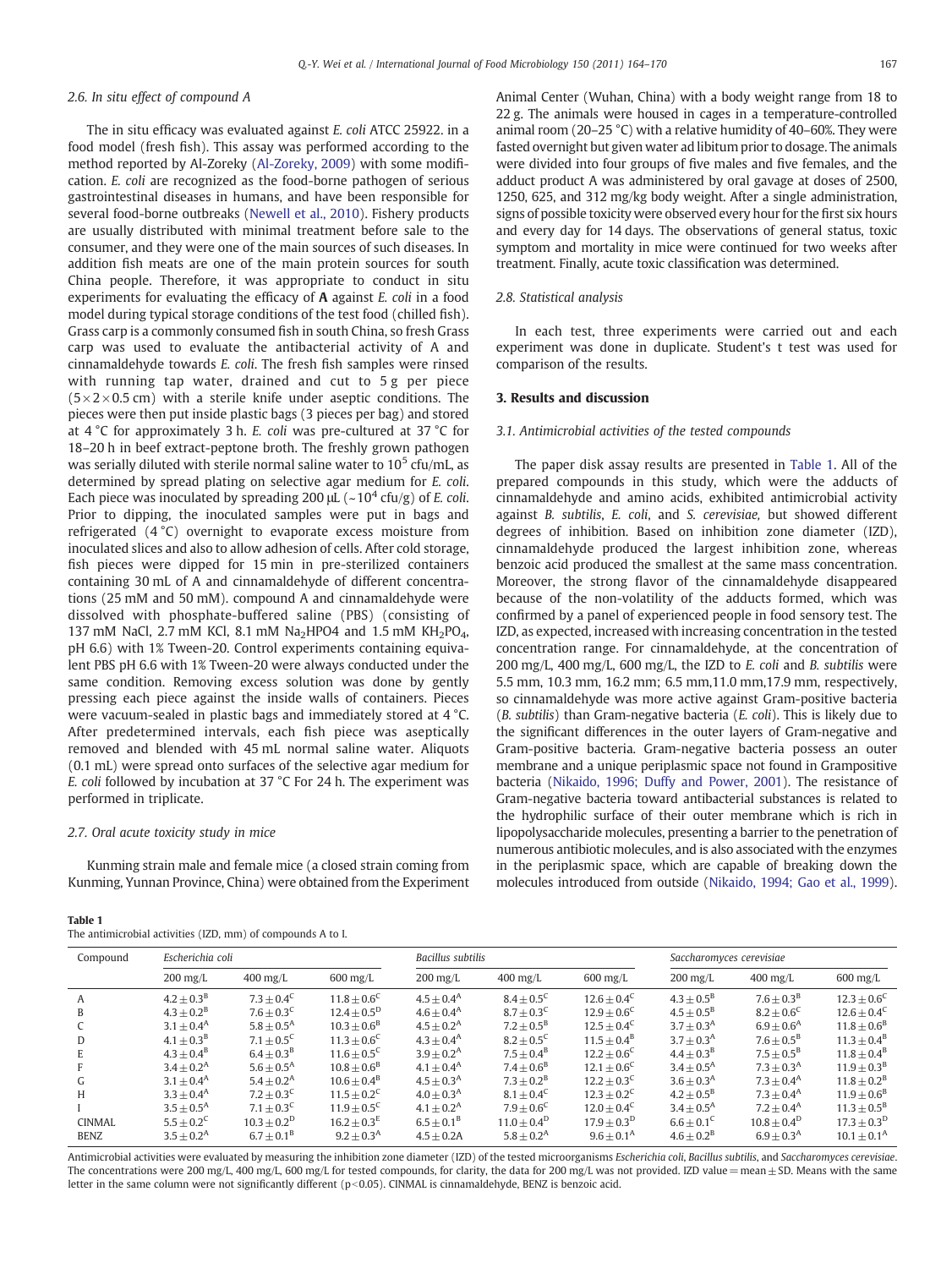Table 2

| The antimicrobial activities of compounds A to I in the form of IZD/molecular concentration (mm). |  |  |
|---------------------------------------------------------------------------------------------------|--|--|
|---------------------------------------------------------------------------------------------------|--|--|

| Compounds     | Concentration $(mg/L)$ | Molecular weight | Molecular concentration (mmol/L) | E. coli (mmol/L) | <i>B. subtilis</i> (mmol/L) | S. cerevisiae (mmol/L) |
|---------------|------------------------|------------------|----------------------------------|------------------|-----------------------------|------------------------|
| A             | 400                    | 227              | 1.76                             | $4.1 \pm 0.2$    | $4.8 + 0.3$                 | $4.3 \pm 0.2$          |
| B             | 400                    | 241              | 1.66                             | $4.5 \pm 0.2$    | $5.2 \pm 0.2$               | $4.9 \pm 0.4$          |
|               | 400                    | 269              | 1.49                             | $3.9 \pm 0.3$    | $4.8 + 0.3$                 | $4.6 \pm 0.4$          |
| D             | 400                    | 317              | 1.26                             | $5.6 + 0.4$      | $6.5 + 0.3$                 | $6.0 + 0.4$            |
| E             | 400                    | 283              | 1.41                             | $4.5 \pm 0.2$    | $5.3 \pm 0.3$               | $5.3 \pm 0.4$          |
|               | 400                    | 338              | 1.18                             | $4.7 \pm 0.4$    | $6.3 \pm 0.5$               | $6.2 \pm 0.2$          |
| G             | 400                    | 324              | 1.23                             | $4.4 \pm 0.1$    | $5.9 \pm 0.2$               | $5.9 \pm 0.3$          |
| H             | 400                    | 297              | 1.35                             | $5.3 + 0.2$      | $6.0 + 0.3$                 | $5.4 + 0.3$            |
|               | 400                    | 287              | 1.39                             | $5.1 \pm 0.2$    | $5.7 \pm 0.4$               | $5.2 \pm 0.3$          |
| <b>CINMAL</b> | 400                    | 132              | 3.03                             | $3.4 \pm 0.1$    | $3.6 \pm 0.1$               | $3.6 \pm 0.1$          |
| <b>BENZ</b>   | 400                    | 122              | 3.28                             | $2.0 \pm 0.1$    | $1.8 \pm 0.1$               | $2.1 \pm 0.1$          |

Antimicrobial activities were evaluated by measuring the inhibition zone diameter (IZD) of the tested microorganisms Escherichia coli, Bacillus subtilis, and Saccharomyces cerevisiae. The data were from [Table 1](#page-3-0) of 400 mg/L for tested compounds in the form of ratio IZD/molecular concentration. CINMAL is cinnamaldehyde, BENZ is benzoic acid.

Gram-positive bacteria do not have such an outer membrane and cell wall structure. Antibacterial substances can easily destroy the bacterial cell wall and cytoplasmic membrane and result in a leakage of the cytoplasm and its coagulation ([Kalemba and Kunicka, 2003; Lin et al.,](#page-6-0) [2000\)](#page-6-0). From the point of mass concentration, at the same concentration cinnamaldehyde was more active than its adduct with amino acids, but when it is convert into molar concentration, the antimicrobial activity of the adducts were very near or higher than the cinnamaldehyde. For example, the molecular weight for compound A is 227, while for cinnamaldehyde is 132, so 400 mg/L cinnamaldehyde is equal to 3.0 mmol/L, and 600 mg/L compound A is equal to 2.64 mmol/L, that is, the number of molecules of 400 mg/L cinnamaldehyde is near that of 600 mg/L compound A. The IZD of compound A for E. coli, B. subtilis, S. cerevisiae at 600 mg/L is 11.8 mm, 12.6 mm, 12.3 mm, repectively, while IZD of cinnamaldehyde for E. coli, B. subtilis, S. cerevisiae at 400 mg/ L is10.3 mm, 11.0 mm, 10.8 mm, respectively. Therefore, it is obvious that at the same molar concentration, compound A is more active than cinnamaldehyde(Table 2). It means that when cinnamaldehyde react with the amino acids of the food system to form adducts, the antimicrobial activity will not decrease, because the number of molecules of the adduct formed is equal to that of the original cinnamaldehyde added. [Table 1](#page-3-0) also demonstrates that all the prepared adducts had better antimicrobial activities than benzoic acid, however, presently no activity-structure can be found from them.



Fig. 1. The antimicrobial activities of compounds A, B, CINMAL and BENZ at different pH values after 24 h incubation on Escherichia coli. CINMAL is cinnamaldehyde, BENZ is benzoic acid.

#### 3.2. Effect of pH on the antimicrobial activity

The results of Fig. 1, Fig. 2, and Fig. 3 showed the antimicrobial activities were higher at lower pH. On one hand, at lower pH, the viability of the microorganisms is not good enough, on the other hand, the proportion of undissociated molecules at different pH values modify the antimicrobial activity. It is established that the antimicrobial activity of weak acids is pH dependent due to the influence of this parameter on the proportion of undissociated acid molecules in solution ([Wen et al., 2003](#page-6-0)). The proportion of undissociated acid molecules is higher at lower pH and reduced at higher pH. The undissociated acid is less hydrophilic than the dissociated form, so the undissociated acid is more active. At pH 4.0, the inhibitory rates of A and B for E. coli, B. subtilis, S. cerevisiae are 60.8%, 82.0%, 57.8%; 82.4%, 84.6%, 74.4%, respectively, so the antimicrobial activities for both compound A and B decreased in the following order B. subtilis $>E$ . coli>S. cerevisiae.

# 3.3. In situ effect of compound A

The results in food system revealed that cinnamaldehyde and compound A dipping (25 and 50 mM) possessed an obvious inhibition against E. coli in fish meat ([Fig. 4\)](#page-5-0). However, E. coli was gradually increasing at 4 °C, for control slices, reaching more than 7.18 log cfu/g



Fig. 2. The antimicrobial activities of compounds A, B, CINMAL and BENZ at different pH values after 24 h incubation on Bacillus subtilis. CINMAL is cinnamaldehyde, BENZ is benzoic acid.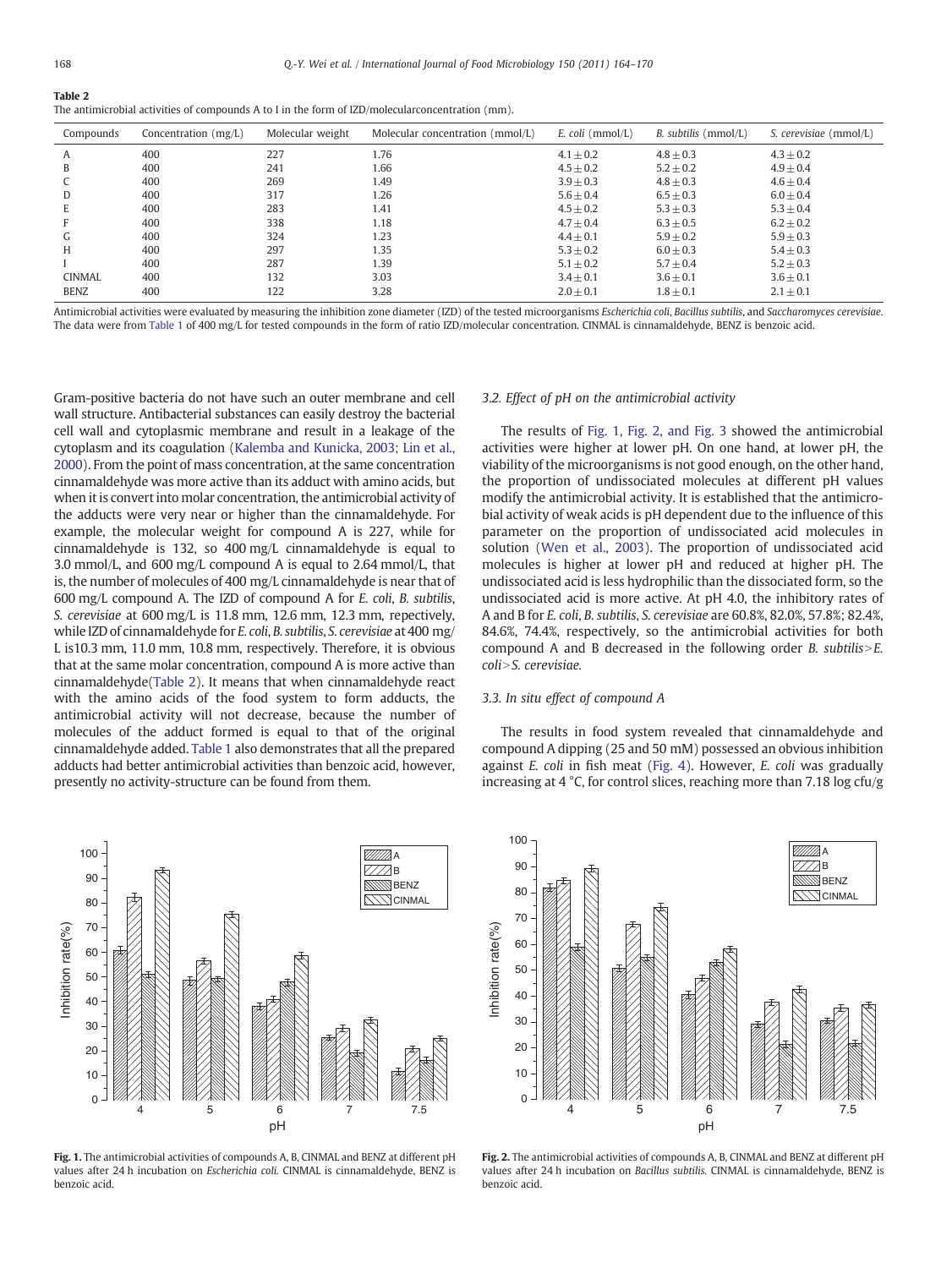<span id="page-5-0"></span>

Fig. 3. The antimicrobial activities of compounds A, B, CINMAL and BENZ at different pH values after 24 h incubation on Saccharomyces cerevisiae. CINMAL is cinnamaldehyde, BENZ is benzoic acid.

after a 6-day storage, while for 50 mM cinnamaldehyde and compound A, the corresponding values were 4.76 log cfu/g and 5.80 log cfu/g, respectively. So both cinnamaldehyde and compound A significantly ( $P < 0.05$ ) prevented the proliferation of E. coli in fish pieces. Cinnamaldehyde was more effective than compound A at the same concentration, which might be attributed to its poor solubility of compound A in the water phase of fatty fish meat. When fatty fish meat was dipped with compound A, which is water-soluble, so it is hard for compound A to adhere to fatty tissues of fish meat.

#### 3.4. Oral acute toxicity study in mice

To establish the safety of the adducts, compound A at 2500, 1250, 625, and 312 mg/kg body weight was administered to both male and female mice. We observed no death and no significant toxic during the 14 day observation period. None of the mice showed clinical toxic signs such as anorexia, depression, lethargy, jaundice, dermatitis, except that at dose of 2500 mg/kg body weight, the mice drink more



Fig. 4. Effect of dipping fish pieces with tap water or compound A and cinnamaldehyde on the survival of E. coli ATCC 25922 during storing at 4 °C. Data were display as log cfu/ g when 5 g fish piece was blended with 45 mL normal saline water. CINMAL is cinnamaldehyde.

water. Because of the limitation of the solubility in water, larger dose than 2500 mg/kg body weight was not tested. The oral acute toxicity study was more than 2,500 mg/kg body weight mice. Therefore, compound A was practically no toxicity according to the criteria of acute toxic classifications ([Ministry of Health PR China, 2003](#page-6-0)).

#### 4. Conclusion

The adducts between cinnamaldehyde and amino acids showed good antimicrobial effects against the studied microorganisms (E. coli, B. subtilis, S. cerevisiae), and for each strain the effects were dependent on the medium pH, which were higher at lower pH. After addition with amino acid, cinnamaldehyde was attached with a carboxylic acid group making them water-soluble, so the volatile property of cinnamaldehyde disappeared, hence the unacceptable levels of inappropriate strong flavors and odors from cinnamaldehyde can be prevented. Moreover, the prepared adducts are non-toxic by primary oral acute toxicity study in mice. However, in situ effect of compound A against E. coli was a little lower than cinnamaldehyde in fish meat. Considering the olfactory factor, replacing cinnamaldehyde with cinnamaldehyde adducts is worth further investigation in the future.

### Acknowledgments

This work was supported by the National Natural Science Foundation of China (grant no. 20702016).

#### Appendix A. Supplementary material

Supplementary data to this article can be found online at doi:10. 1016/j.ijfoodmicro.2011.07.034.

#### References

- Al-Zoreky, N.S., 2009. Antimicrobial activity of pomegranate (Punica granatum L.) fruit peels. International Journal of Food Microbiology 134, 244–248.
- Amalaradjou, M.A.R., Baskaran, S.A., Ramanathan, R., Johny, A.K., Charles, A.S., Valipe, S.R., Mattson, T., Schreiber, D., Juneja, V.K., Mancini, R., Venkitanarayanan, K., 2010. Enhancing the thermal destruction of Escherichia coli O157: H7 in ground beef patties by trans-cinnamaldehyde. Food Microbiology 27, 841–844.
- Bauer, A.W., Kirby, W.M., Sherris, J.C., Turck, M., 1966. Antibiotic susceptibility testing by a standardized single disc method. American Journal of Clinical Pathology 45, 493–496.
- Becerril, R., Gómez-Lus, R., Goñi, P., López, P., Nerín, C., 2007. Combination of analytical and microbiological techniques to study the antimicrobial activity of a new active food packaging containing cinnamon or oregano E.coli and S.aureus. Analytical and Bioanalytical Chemistry 388, 1003–1011.
- Bevilacqua, A., Corbo1, M.R., Sinigaglia1, M., 2008. Inhibition of Alicyclobacillus acidoterrestris spores by natural compounds. International Journal of Food Science and Technology 43, 1271–1275.
- Burt, S., 2004. Essential oils: their antibacterial properties and potential applications in foods — a review. International Journal of Food Microbiology 94, 223–253.
- Carraminana, J.J., Rota, C., Burillo, J., Herrera, A., 2008. Antibacterial efficiency of Spanish Satureja montana essential oil against Listeria monocytogenes among natural flora in minced pork. Journal of Food Protection 71, 502–508.
- Duffy, C.F., Power, R.F., 2001. Antioxidant and antimicrobial properties of some Chinese plant extracts. International Journal of Antimicrobial Agents 17, 527–529.
- Eklund, T., 1980. Inhibition of growth and uptake processes in bacteria by some chemical food preservatives. Journal of Applied Bacteriology 48, 423–432.
- Fehn, A., Ederer, T., Mihan, S., Beck, W., 2001. Metal complexes with biologically important ligands. CXXVII. Half-sandwich complexes of ruthenium, rhodium and iridium as well as phosphine-containing palladium-and platinum(II) complexes with Schiff bases from amino acid anions and aldehydes. Journal of Organometallic Chemistry 621 (1–2), 109–119.
- Gao, Y., Van Belkum, M.J., Stiles, M.E., 1999. The outer membrane of gram-negative bacteria inhibits antibacterial activity of brochocin-C. Applied and Environmental Microbiology 65, 4329–4333.
- Giordani, R., Gachon, C., Moulin-Traffort, J., Regli, P., 1997. A synergistic effect of Carica papaya latex sap and fluconazole on Candida albicans growth. Mycoses 40, 429–437.
- Goñi, P., López, P., Becerril, R., Sánchez, C., Gómez-Lus, R., Nerín, C., 2009. Antimicrobial activity of cinnamon, clove and their mixtures on food borne pathogens. Relationship with chemical composition. Food Chemistry 116, 982–989.
- Guillier, L., Nazer, A.I., Dubois-Brissonnet, F., 2007. Growth response of Salmonella typhimurium in the presence of natural and synthetic antimicrobials: estimation of MICs from three different models. Journal of Food Protection 70, 2243–2250.